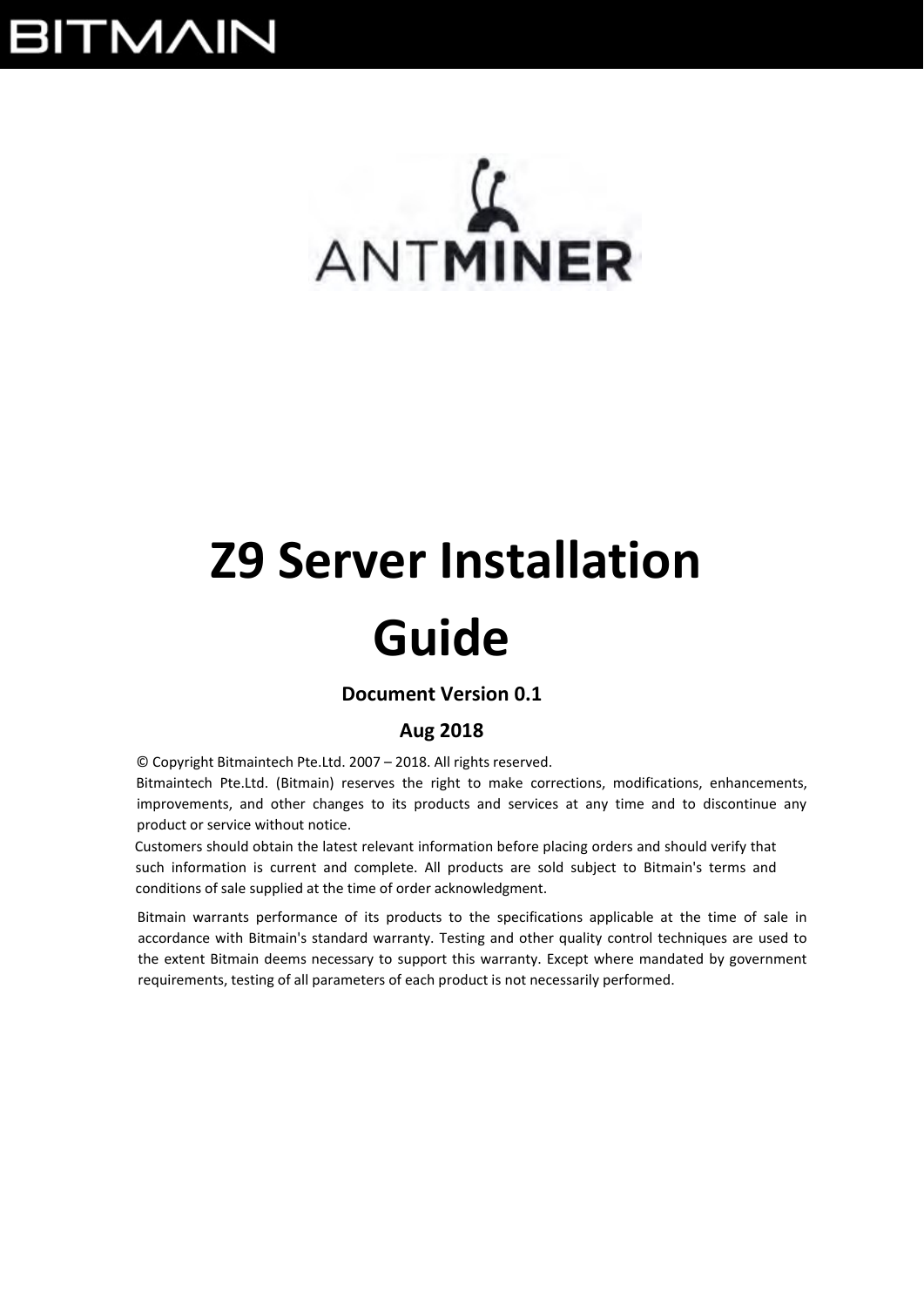

Bitmain assumes no liability for third-party applications assistance. Customers are responsible for their products and applications using Bitmain components. To minimize the risks associated with customer products and applications, customers should provide adequate design and operating safeguards.

Bitmain does not warrant or represent that any license, either express or implied, is granted under any Bitmain patent right, copyright or other Bitmain intellectual property right relating to any combination, machine, or process in which Bitmain products or services are used. Information published by Bitmain regarding third-party products or services does not constitute a license from Bitmain to use such products or services or a warranty or endorsement thereof. Use of such information may require a license from a third party under the patents or other intellectual property of the third party, or a license from Bitmain under the patents or other intellectual property of Bitmain.

Resale of Bitmain products or services with statements different from or beyond the parameters stated by Bitmain for that product or service voids all express and any implied warranties for the associated Bitmain product or service and is an unfair and deceptive business practice. Bitmain is not responsible or liable for any such statements.

All company and brand products and service names are trademarks or registered trademarks of their respective holders.

All text and figures included in this publication are the exclusive property of Bitmaintech Pte.Ltd. (Bitmain), and may not be copied, reproduced, or used in any way without the express written permission of Bitmain. Information in this document is subject to change without notice and does not represent a commitment on the part of Bitmain. Although the information in this document has been carefully reviewed, Bitmain does not warrant it to be free of errors or omissions. Bitmain reserves the right to make corrections, updates, revisions or changes to the information in this document.

Bitmaintech Pte.Ltd. Tel: +86‐400‐890‐8855 www.bitmain.com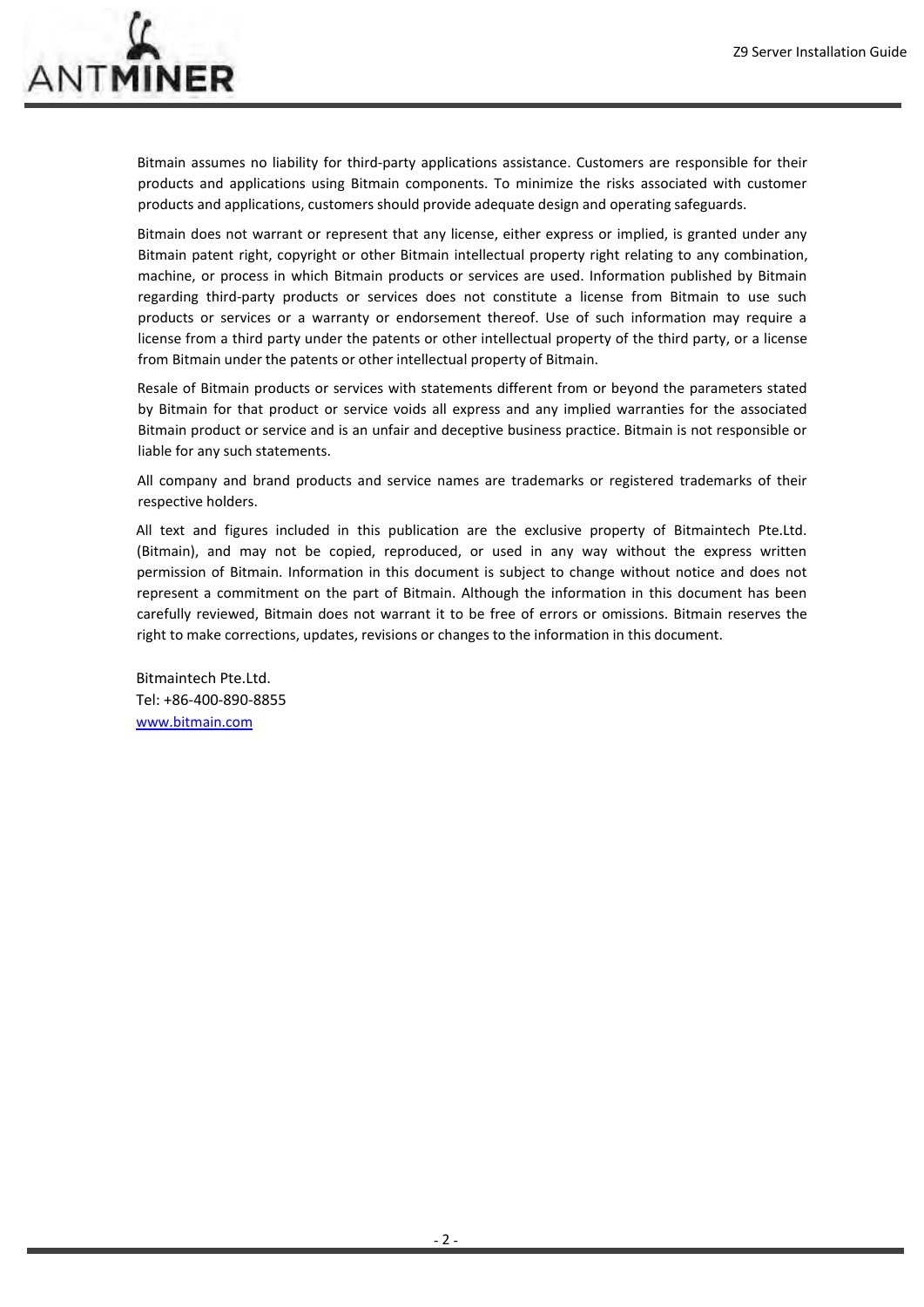

## **Table of Contents**

|     |                              | 1.1 Z9 Server Components последним положим положим положим положим по своим просто такими. 5                                                                                                                                       |     |
|-----|------------------------------|------------------------------------------------------------------------------------------------------------------------------------------------------------------------------------------------------------------------------------|-----|
|     |                              |                                                                                                                                                                                                                                    |     |
|     |                              | 2. Connecting the Power Supply <b>construction and the connection of the Connecting the Power Supply</b>                                                                                                                           |     |
|     |                              | 3. Setting Up the Server <b>Material Constitution Constructs</b> and the server of the server of the server of the server of the server of the server of the server of the server of the server of the server of the server of the |     |
|     |                              | 4. Configuring the Server <b>Material Configurer 20</b> 10                                                                                                                                                                         |     |
|     |                              |                                                                                                                                                                                                                                    |     |
|     |                              | 6. Administering Your Server 2000 Committee Committee Committee Committee Committee Committee Committee Commit                                                                                                                     |     |
| 6.1 |                              |                                                                                                                                                                                                                                    | -12 |
| 6.2 | <b>Upgrading Your System</b> |                                                                                                                                                                                                                                    | 12  |
| 6.3 |                              | Modifying Your Pass Word Museum Museum Museum Museum Museum Museum Museum 13                                                                                                                                                       |     |
| 6.4 | Restoring initial Settings   |                                                                                                                                                                                                                                    |     |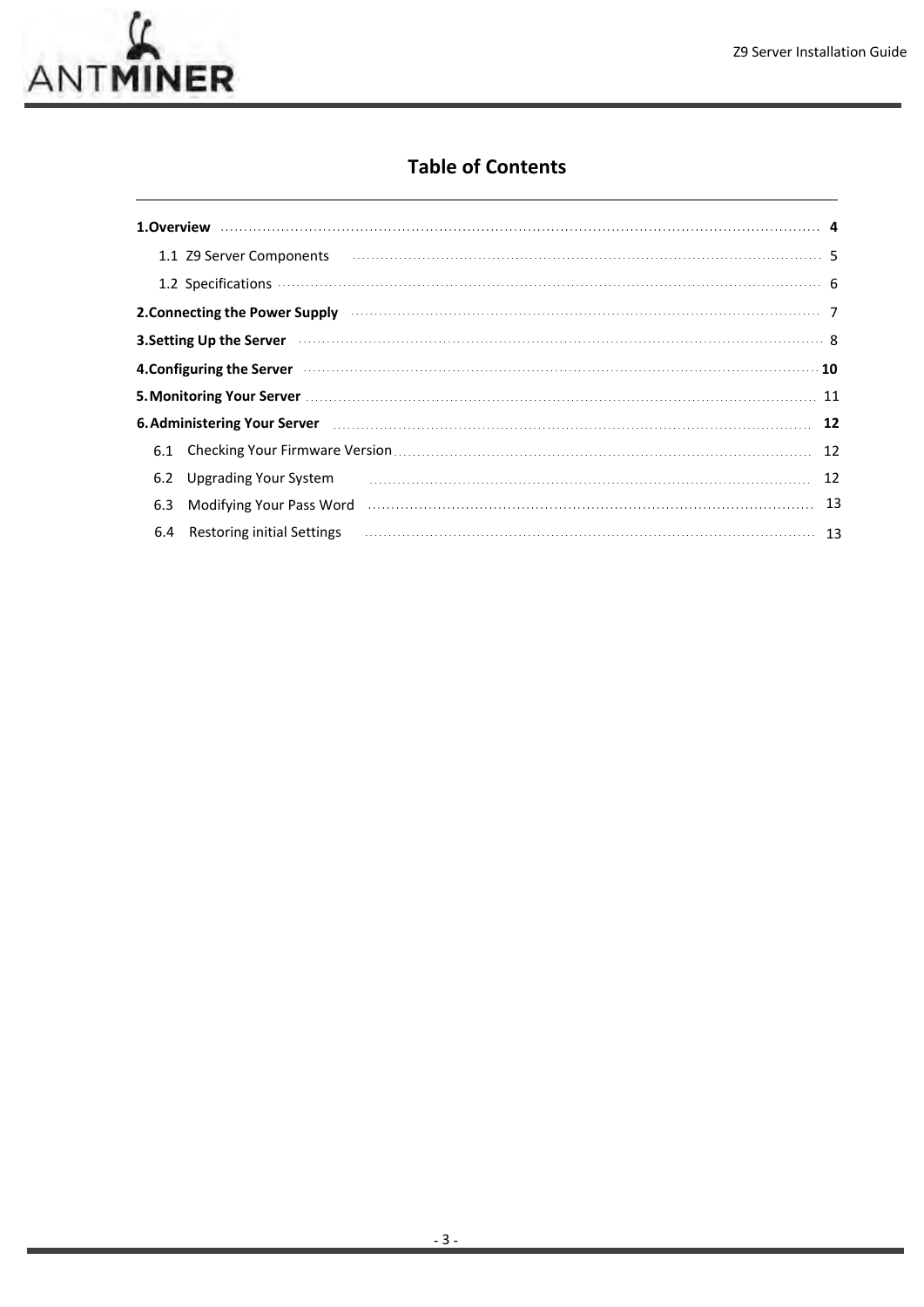

1.Overview

## **1. Overview**

The Z9 server is one of the products in Bitmain's Z9 server series. All Z9 servers are tested and configured prior to shipping to ensure easy set up.





You must provide your own ATX power supply.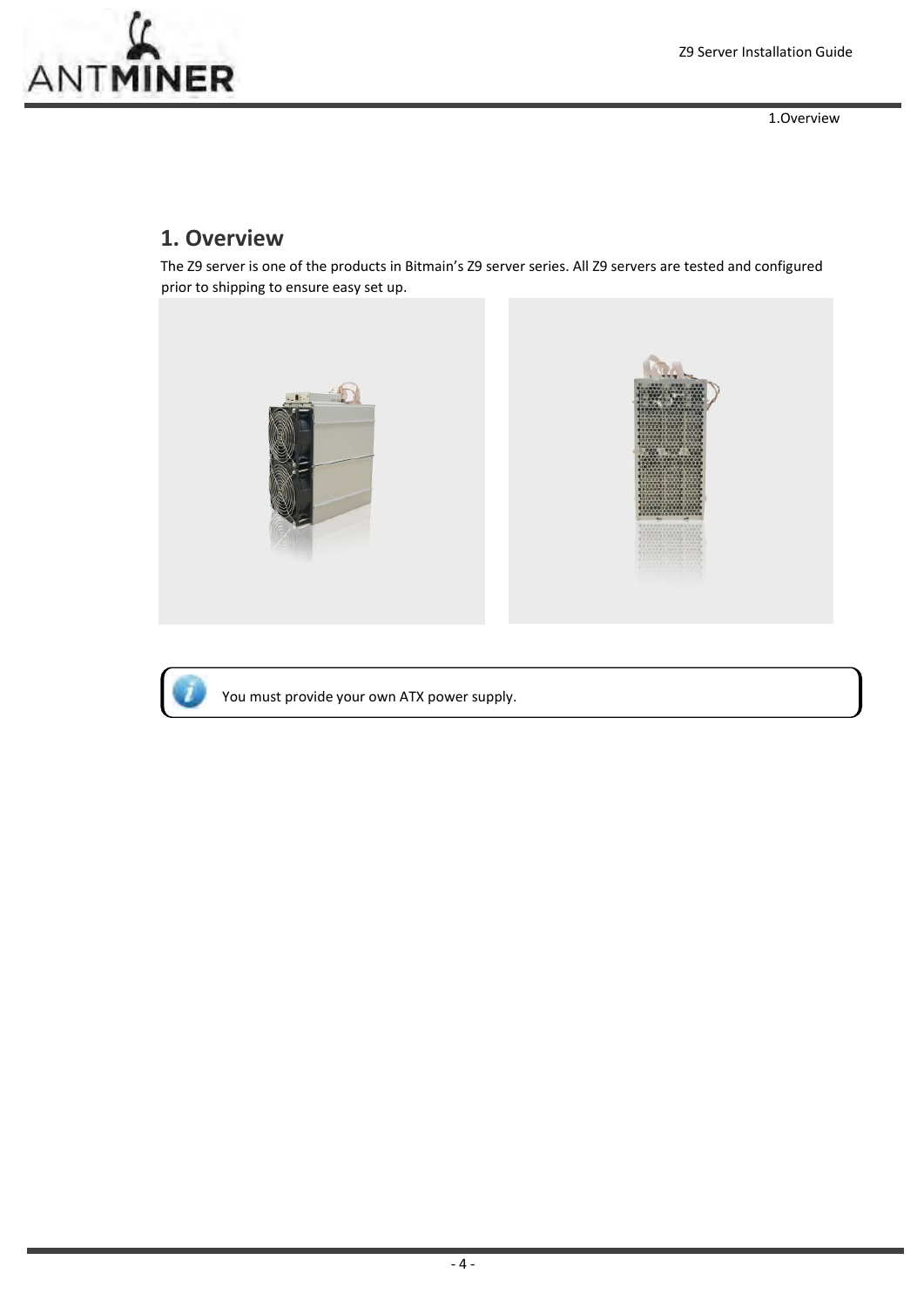1.Overview

## **1.1 Z9 Server Components**

The Z9 server main components and controller front panel are shown in the following figure:



1.Overview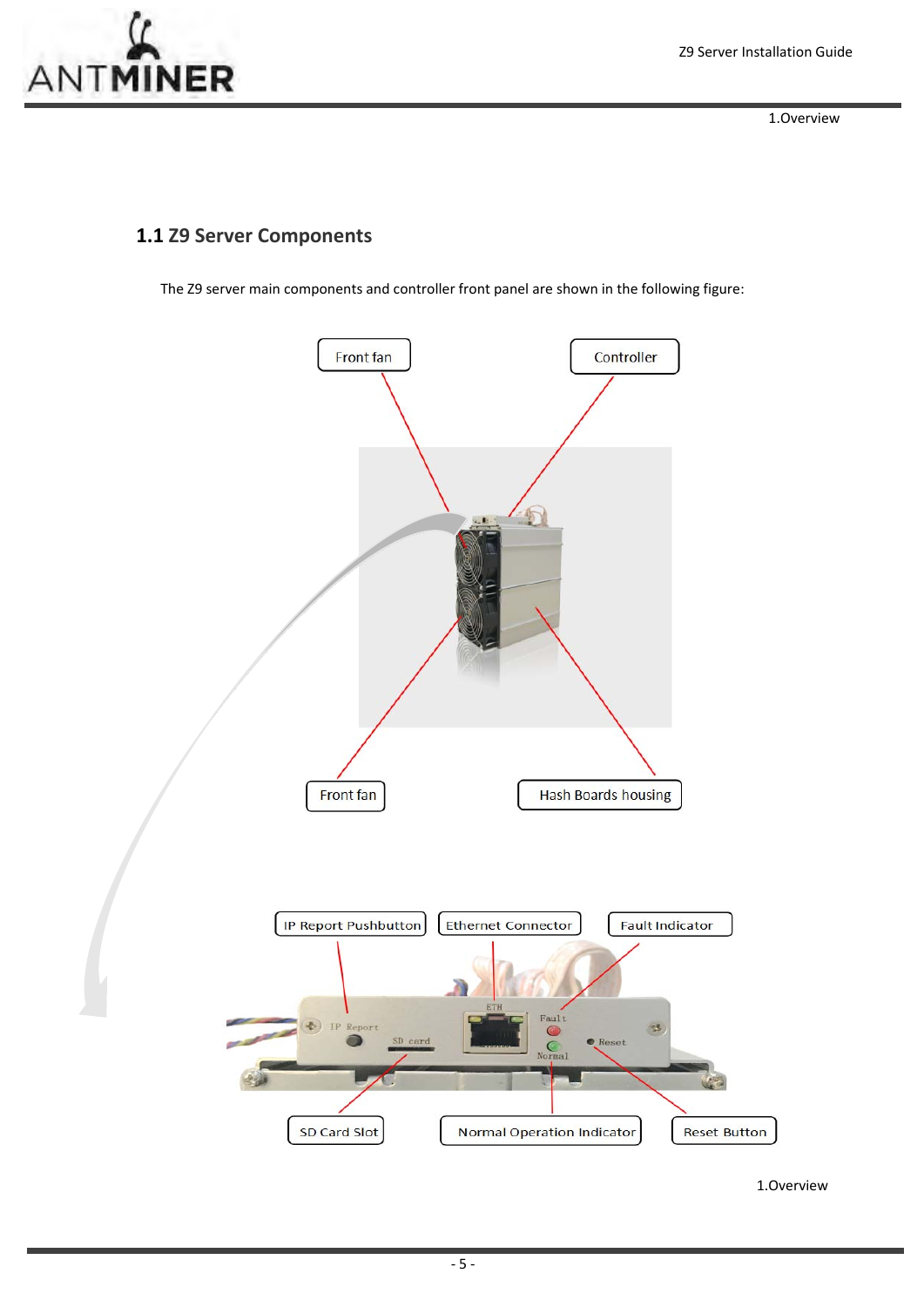

1.Overview

## **1.2 Specifications**

| <b>Product Glance</b>                                       | <b>Value</b>          |
|-------------------------------------------------------------|-----------------------|
| Product model                                               | <b>Z9</b>             |
| Hashrate, KSol/s                                            | $40.8 \pm 5\%$        |
| Reference power on wall, Watt                               | 1150W± 10%            |
| <b>Hardware Configuration</b>                               |                       |
| Quantity of hash chips                                      | 48                    |
| Quantity of hash boards                                     | 3                     |
| Networking connection mode                                  | RJ45 ethernet 10/100M |
| Server Size (Length*Width*Hight, w/o<br>package), <b>mm</b> | 226*134*277           |
| Net weight, <b>kg</b>                                       | 4.7                   |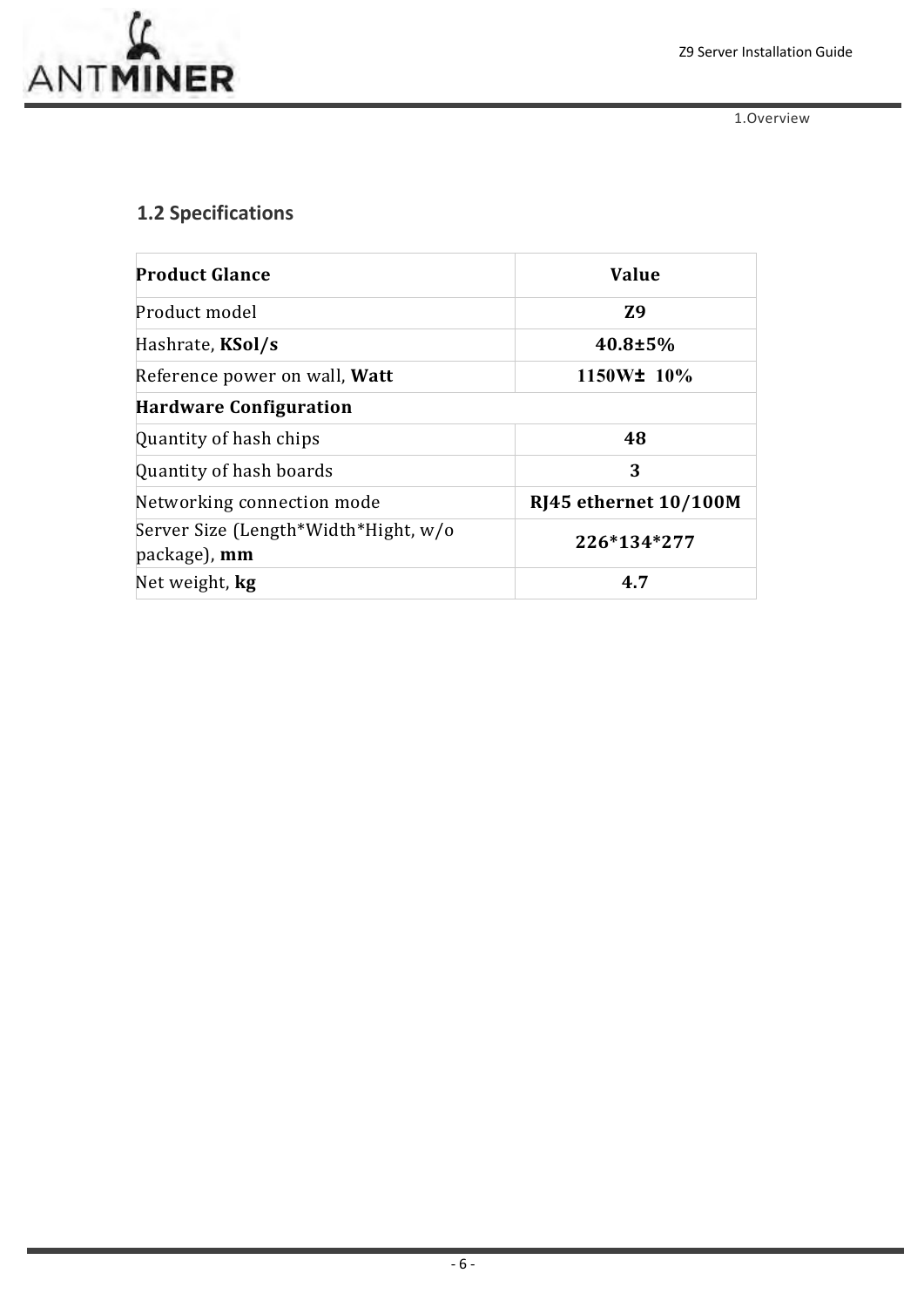

2. Connecting the Power Supply

## **2. Connecting the Power Supply**

Seven PCI-e connectors are located at the top of the Z9 server for connecting the PSU as follows:

- Six PCI-e connectors for the hash boards. Each hash board has two PCI-e connectors.
- One PCI-e connector located on the controller.

Each hashboard must be powered by the same PSU to prevent possible damage and instability.

#### **To connect the power supply:**

1. Connect PSU power cable connectors to each of the two PCI‐e connectors on the top of the Z9 server, ensuring that each hash board is powered by the same PSU.



- 2. Connect a PSU power cable connector to the Z9 PCI-e connector on the controller.
- 3. Connect the network cable to the ETH port.

4. To power up your Z9 server, connect the PSUs to the power wall outlet.

If you are using more than one PSU,power up the PSU connected to the controller AFTER you have Powered up the other PSU(s).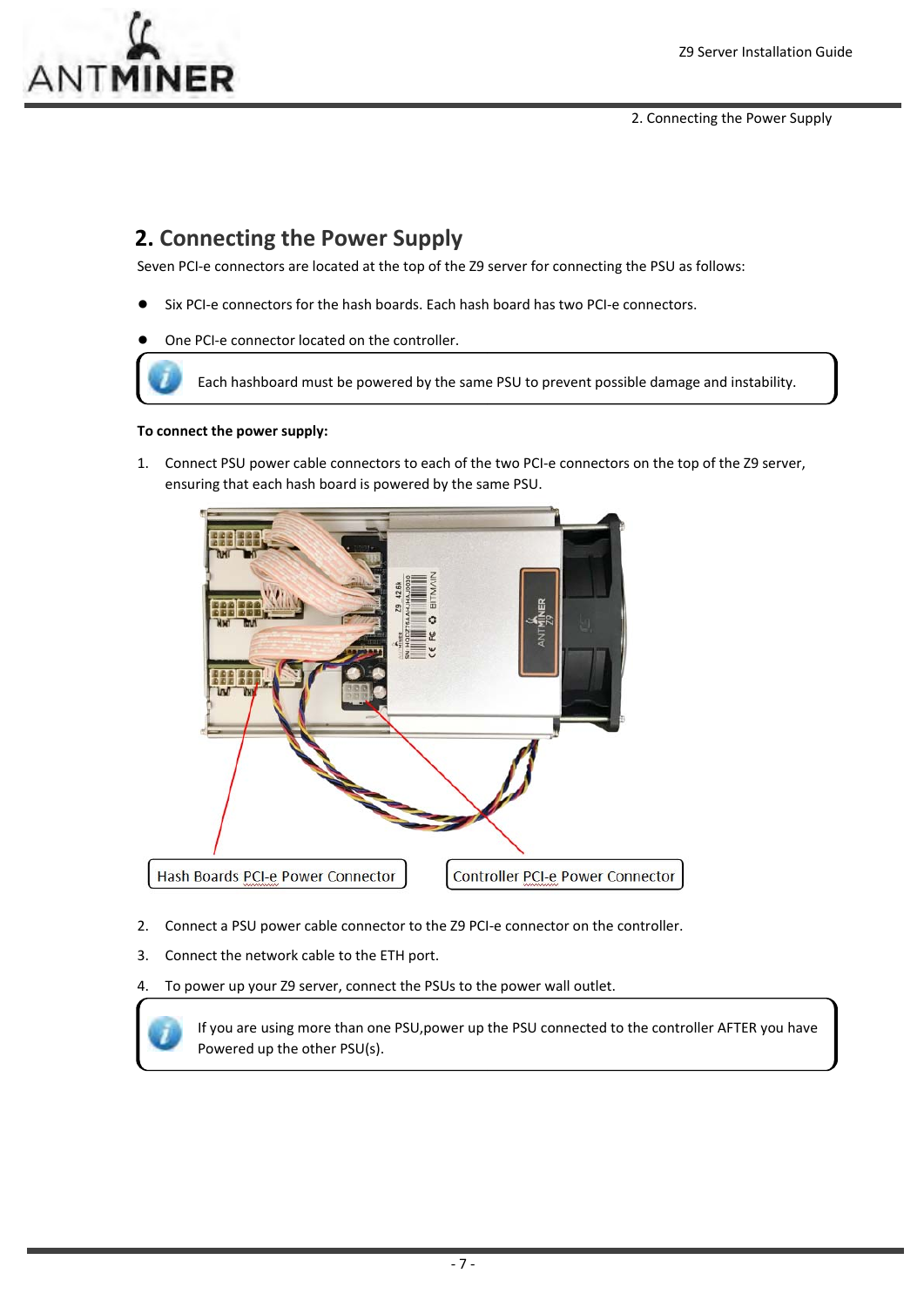

3.Setting Up the Server

## **3. Setting Up the Server**

**To set up the server:**



The file IPReporter.zip is supported by Microsoft Windows only.

#### 1. Go to the following site:

https://shop.bitmain.com/support.htm?pid=00720160906053730999PVD2K0vz0693

2. Download the following file: IPReporter.zip

### 3. Extract the file.



The default DHCP network protocol distributes IP addresses automatically.

- 4. Right‐click **IPReporter.exe** and run it as Administrator.
- 5. Select one of the following options:
	- Shelf, Step, Position suitable for farm servers to mark the location of the servers.
	- Default suitable for home servers.

### 6. Click **Start**.

| Shelf 1     | Step<br>$\vert$ | Position<br>$\mathbb{1}$                                                                                                    | Start |
|-------------|-----------------|-----------------------------------------------------------------------------------------------------------------------------|-------|
| Information |                 |                                                                                                                             |       |
| NO.<br>IP   |                 | <b>MAC</b>                                                                                                                  |       |
|             |                 | this is suitable for farm miners to mark location of miners.<br>if you're home miner, you may leave it as default directly. |       |
|             |                 |                                                                                                                             |       |
|             |                 |                                                                                                                             |       |
|             |                 |                                                                                                                             |       |
|             |                 |                                                                                                                             |       |
|             |                 |                                                                                                                             |       |
|             |                 |                                                                                                                             |       |
|             |                 |                                                                                                                             |       |
| $\epsilon$  |                 |                                                                                                                             | ×     |
|             |                 |                                                                                                                             |       |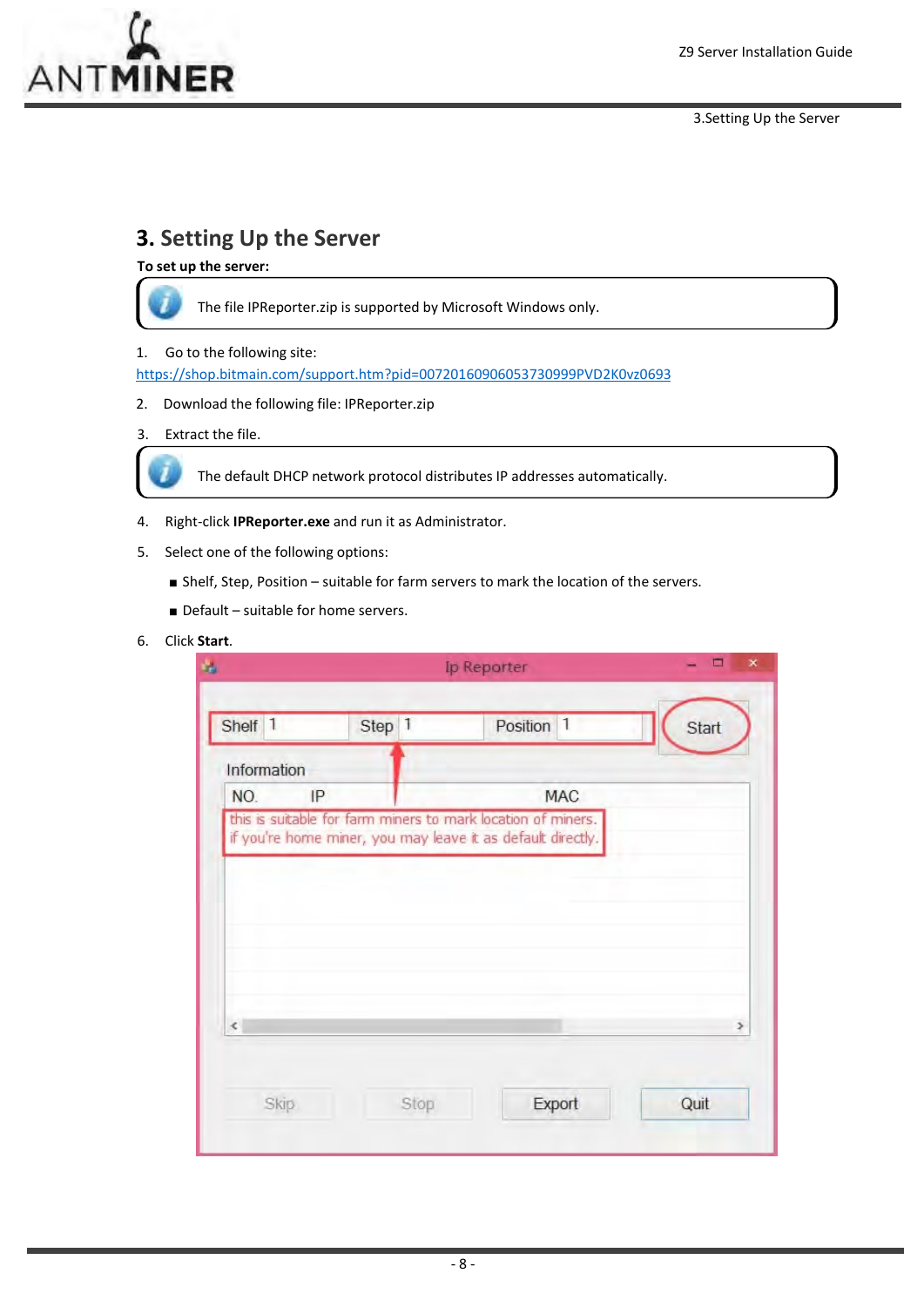



7. On the controller board, click the IP Report button. Hold it down until it beeps (about 5 seconds).

The IP address will be displayed in a window on your computer screen.

| Shelf 1 | Step 1                          | Position 1   |        | Start |
|---------|---------------------------------|--------------|--------|-------|
| $\ln$   |                                 | Confirmation |        | ×     |
| ł       |                                 |              |        |       |
|         | $1 - 70.123$                    |              |        |       |
|         | IP                              |              |        |       |
|         | 6C:EC:EB:62:39:F2<br><b>MAC</b> |              |        |       |
|         |                                 |              |        |       |
|         | POSITION 1-1                    |              |        |       |
|         |                                 |              |        |       |
|         | OK                              | Skip         | Stop   |       |
|         |                                 |              |        |       |
|         |                                 |              |        |       |
| Skip    | Stop                            |              | Export | Quit  |

- 8. In your web browser, enter the IP address provided.
- 9. Proceed to login using  $root$  for both the username and password.
- 10. In the Network section, you can assign a DHCP IP address (optional).
- 11. Click **Save & Apply**.

| System   Miner Configuration   Miner Status   Network<br>Settings Diagnostics |                                                                                         |                  |
|-------------------------------------------------------------------------------|-----------------------------------------------------------------------------------------|------------------|
| <b>Network Settings</b>                                                       |                                                                                         |                  |
| Network setup for Miner                                                       |                                                                                         |                  |
| Status                                                                        | MAC-Address:C4:F3:12:67:7B:17<br>IP:192.168.1.101<br>Netmask:255.255.255.0<br>E<br>etho |                  |
| Hostname                                                                      | antMiner                                                                                |                  |
| Protocol                                                                      | DHCP<br>$\cdot$                                                                         |                  |
| IP Address                                                                    |                                                                                         |                  |
| Netmask                                                                       |                                                                                         |                  |
| Gateway                                                                       |                                                                                         |                  |
| DNS Servers                                                                   |                                                                                         |                  |
|                                                                               |                                                                                         |                  |
|                                                                               |                                                                                         | Reset Save&Apply |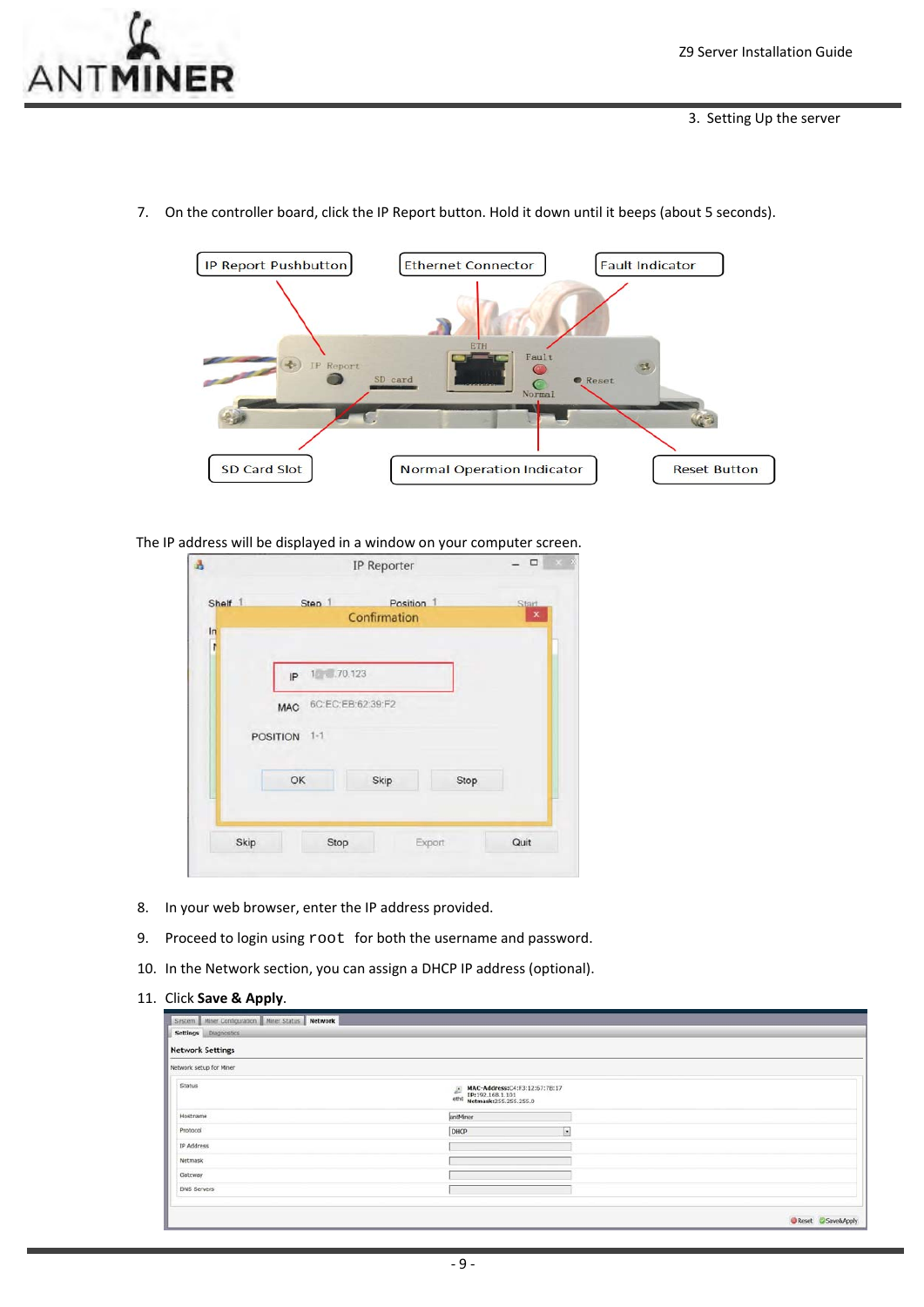

4. Configuring the Server

## **4. Configuring the Server Setting Up the Pool**

#### **To configure the server:**

1. click **General Settings**.

| C   3 不安全   10.77.52.133/cgi-bin/minerConfiguration.cgi |                                            | 配 立 三 |
|---------------------------------------------------------|--------------------------------------------|-------|
| ANTMINER                                                |                                            |       |
|                                                         |                                            |       |
| System   Miner Configuration   Miner Status   Network   |                                            |       |
| General Settings Advanced Settings                      |                                            |       |
| Miner General Configuration                             |                                            |       |
| Pool 1                                                  |                                            |       |
| URL                                                     | stratum+tcp://stratum-zec.antpool.com 8899 |       |
| Worker                                                  | antminer <sub>1</sub>                      |       |
| Password                                                | 123                                        |       |
| Pool 2                                                  |                                            |       |
| URL                                                     | stratum+tcp://stratum-zec.antpool.com.443  |       |
| Worker                                                  | antminer <sub>1</sub>                      |       |
| Password                                                | 123                                        |       |
| Pool 3                                                  |                                            |       |
| URL                                                     | stratum+tcp://stratum-zec.antpool.com.25   |       |
| Worker                                                  | antminer <sub>1</sub>                      |       |
| Password                                                | 123                                        |       |
| Setup                                                   |                                            |       |
| Customize the fan speed percentage                      | $\Box$ %                                   |       |
|                                                         |                                            |       |

## Note: Fan speed can be adjusted, but we recommend keeping the default setting.

2. Set the options according to the following table:

| <b>Option</b> | <b>Description</b>                                                                                                                                                                                                                      |
|---------------|-----------------------------------------------------------------------------------------------------------------------------------------------------------------------------------------------------------------------------------------|
| Pool URL      | Enter the URL of your desired pool.                                                                                                                                                                                                     |
|               | The Z9 server can be set up with three mining pools, with decreasing priority<br>from the first pool (pool 1) to the third pool (pool 3).<br>The pools with low priority will only be used if all higher priority pools are<br>offline. |
| Worker        | Your worker ID on the selected pool.                                                                                                                                                                                                    |
| Password      | The password for your selected worker.                                                                                                                                                                                                  |

3. Click Save & Apply to save and restart the server.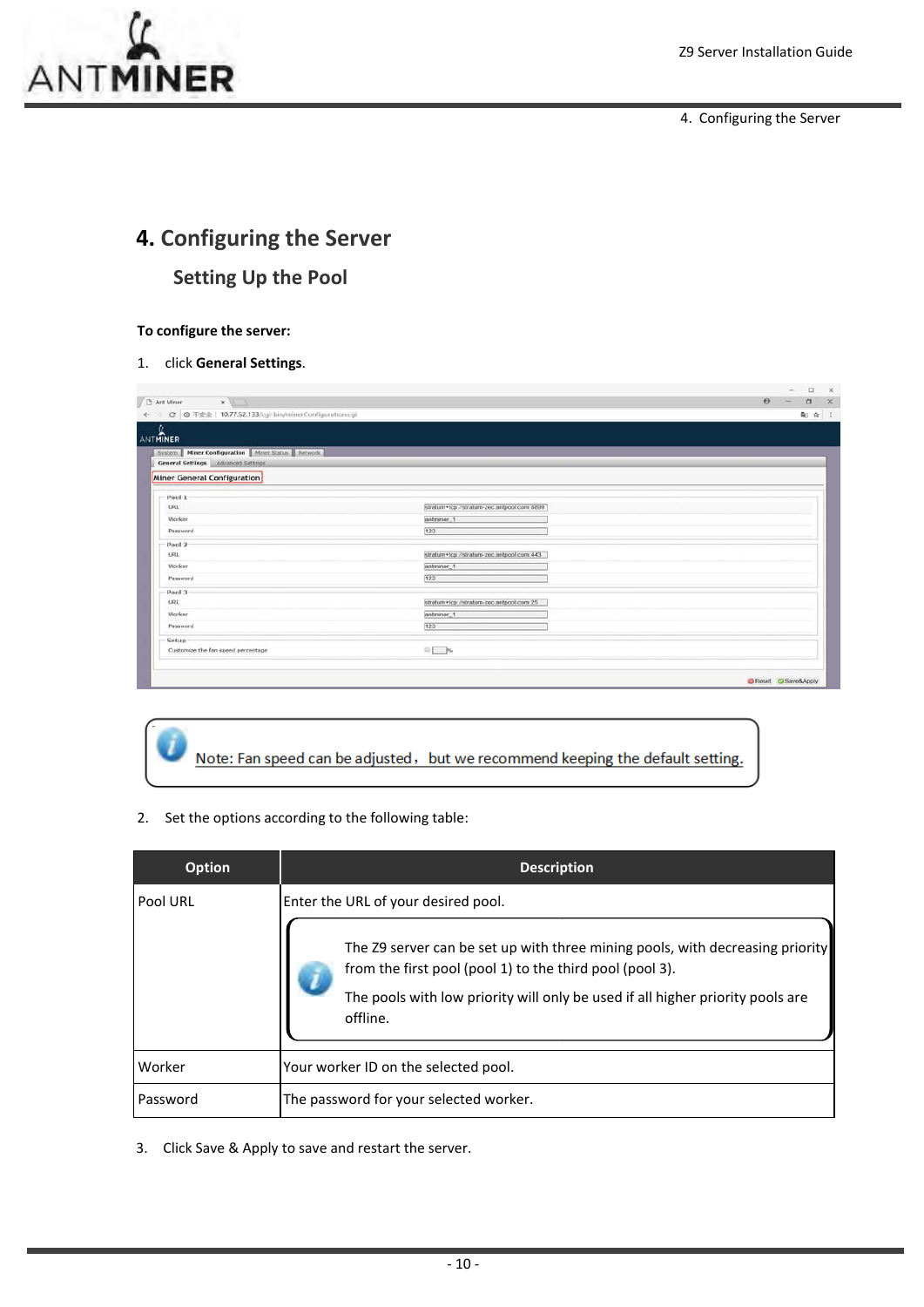

5. Monitoring Your Server

## **5. Monitoring Your server**

**To check the operating status of your server:**

1. Click the status marked below.

| ANTMINER<br>System Hiner Configuration |                                                                                          | Miner Status Network |                          |                  |                |          |                    |                |                     |                  |                 |                 |          |                   |                                        |                  |                      |  |
|----------------------------------------|------------------------------------------------------------------------------------------|----------------------|--------------------------|------------------|----------------|----------|--------------------|----------------|---------------------|------------------|-----------------|-----------------|----------|-------------------|----------------------------------------|------------------|----------------------|--|
| <b>Miner Status</b>                    |                                                                                          |                      |                          |                  |                |          |                    |                |                     |                  |                 |                 |          |                   |                                        |                  |                      |  |
| Summary                                |                                                                                          |                      |                          |                  |                |          |                    |                |                     |                  |                 |                 |          |                   |                                        |                  |                      |  |
| Elapsed                                | KSol/S(RT)                                                                               |                      |                          | KSol/S(avg)      |                |          | <b>FoundBlocks</b> |                |                     | LocalWork        |                 | Utility         |          | wu                |                                        | <b>BestShare</b> |                      |  |
| 44m21s                                 | 43.9                                                                                     |                      |                          | 43.51            |                |          | $\Omega$           |                |                     | 1,645            |                 | 5.25            |          | 104.19            |                                        | $\circ$          |                      |  |
| Pools                                  |                                                                                          |                      |                          |                  |                |          |                    |                |                     |                  |                 |                 |          |                   |                                        |                  |                      |  |
| Pool                                   | <b>URL</b>                                                                               |                      | User                     | <b>Status</b>    | Diff           | GetWorks | Priority           | Accepted       | Nonce#              | <b>DiffA#</b>    | <b>Diffice</b>  | Diffs#          | Rejected | Discarded         | Stale                                  | <b>LSDiff</b>    | <b>LSTime</b>        |  |
| $\alpha$                               | stratum +tcp://stratum-zec.antpool.com:8899<br>stratum+tcp://stratum-zec.antpool.com:443 |                      | antminer_1<br>antminer_1 | Alive.<br>Alive. | 19<br>19       | 57       |                    | 233<br>$\circ$ | $\circ$<br>$\alpha$ | 4,412<br>$\circ$ | 19<br>$\sigma$  | 190<br>$\alpha$ |          | 1,421<br>$\Omega$ | 10                                     | 19               | .0:00:21<br>$\Omega$ |  |
| $\overline{2}$                         | stratum+tcp://stratum-zec.antpool.com:25                                                 |                      | antminer_1               | Alive            | 19             |          |                    | $\mathbf{0}$   | $\alpha$            | $\alpha$         | $\circ$         | $\circ$         | ó        | $\circ$           |                                        |                  | $\Omega$             |  |
| Total<br>HW                            | $\circ$                                                                                  |                      |                          |                  |                | 61       |                    | 233            | $\circ$<br>Natric   | 4,412<br>0.0000% | 19 <sup>°</sup> | 190             |          | 1,421             | 10                                     |                  |                      |  |
| AntMiner                               |                                                                                          |                      |                          |                  |                |          |                    |                |                     |                  |                 |                 |          |                   |                                        |                  |                      |  |
| $Chain$                                | <b>ASIC#</b>                                                                             | Frequency            |                          |                  | KSol/S(RT)     |          | <b>HW</b>          |                | Temp(PCB)           |                  |                 | Temp(Chip)      |          |                   | <b>ASIC status</b>                     |                  |                      |  |
|                                        | 16                                                                                       | 500                  |                          |                  | 14.82          |          | $\circ$            |                | 48                  |                  |                 | 68              |          |                   | 00000000 00000000                      |                  |                      |  |
|                                        | 16<br>16                                                                                 | 500<br>500           |                          |                  | 15.48<br>13.59 |          |                    |                | 48<br>50            |                  |                 | 66<br>67        |          |                   | 00000000 00000000<br>00000000 00000000 |                  |                      |  |
| Fan#                                   |                                                                                          |                      | Fan1                     |                  |                |          |                    |                |                     |                  |                 |                 | Fan2     |                   |                                        |                  |                      |  |
| Speed (r/min)                          |                                                                                          |                      | 3,600                    |                  |                |          |                    |                |                     |                  |                 |                 | 3,600    |                   |                                        |                  |                      |  |

2. monitor your server according to the descriptions in the following table:

| <b>Option</b>      | <b>Description</b>                                                                 |  |  |  |  |
|--------------------|------------------------------------------------------------------------------------|--|--|--|--|
| ASIC#              | Number of chips detected in the chain.                                             |  |  |  |  |
| Frequency          | ASIC frequency setting.                                                            |  |  |  |  |
| GH/S(RT)           | Hash rate of each hash board (GH/s)                                                |  |  |  |  |
| Temp(PCB)          | Temperature of each hash board (°C). (Applied only to server with fixed frequency) |  |  |  |  |
| Temp(Chip)         | Temperature of the chips on each hash board (°C).                                  |  |  |  |  |
| <b>ASIC status</b> | One of the following statuses will appear:                                         |  |  |  |  |
|                    | <b>O</b> - indicates OK                                                            |  |  |  |  |
|                    | X - indicates error                                                                |  |  |  |  |
|                    | - - indicates dead                                                                 |  |  |  |  |

Note: The Z9 server is with fixed frequency 500 MHz. Firmware will stop running when the Temp(PCB) reaches to 80°C, there will be an error message "Fatal Error: Temperature is too high!" shown in the bottom of kernel log page.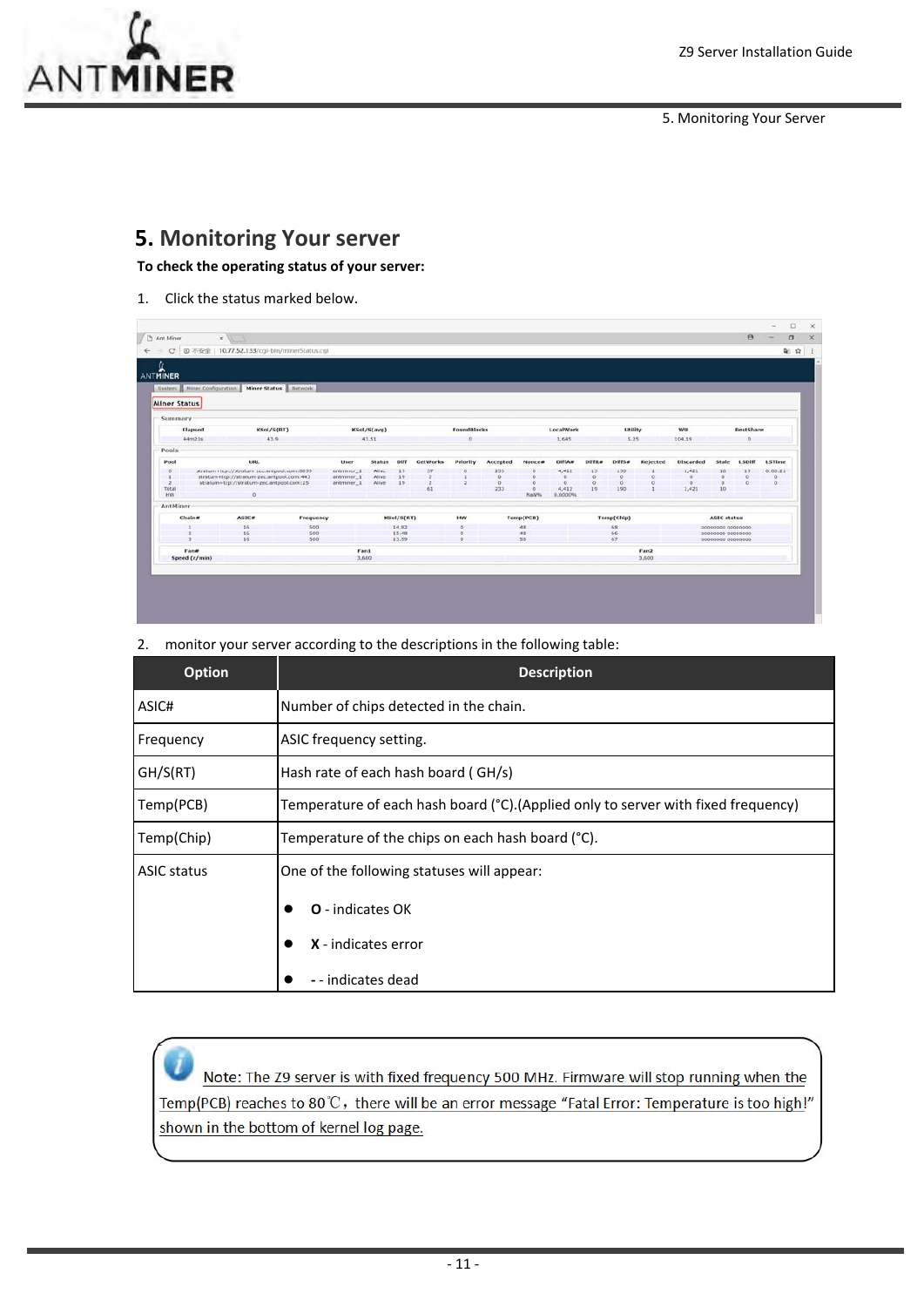

6. Administering Your Server

## **6. Administering Your Server**

## **6.1 Checking Your Firmware Version**

#### **To check your firmware version:**

- 1. In **System**, click the **Overview** tab.
- 2. **File System Version** displays the date of the firmware your server use. In the example below, the server is using firmware version 20180812.

| $\bigcap$ Ant Miner<br>$x \sqrt{1}$                        |                                                                                |  |     |
|------------------------------------------------------------|--------------------------------------------------------------------------------|--|-----|
| ← → C © 不安全   10.77.52.133/index.html                      |                                                                                |  | ☆ ÷ |
| n,                                                         |                                                                                |  |     |
| <b>ANTMINER</b>                                            |                                                                                |  |     |
| System Miner Configuration Miner Status Network            |                                                                                |  |     |
| Overview Administration Monitor Kernel Log Upgrade Reliock |                                                                                |  |     |
| Overview                                                   |                                                                                |  |     |
| System                                                     |                                                                                |  |     |
| Miner Type                                                 | Antminer 29                                                                    |  |     |
| Hostname                                                   | archliner                                                                      |  |     |
| Model                                                      | GNU/Linux                                                                      |  |     |
| Hardware Version                                           | 9.0.0.5                                                                        |  |     |
| Kernel Version                                             | Linux 4.6.0-xilinx-gff8137b-dirty #22 SMP PREEMPT Fri Dec 22 12:25:44 CST 2017 |  |     |
| File System Version                                        | Sun Aug 12 18:09:59 CST 2018                                                   |  |     |
| CGminer Version                                            | 4,9,0                                                                          |  |     |
| Uptime                                                     | 43                                                                             |  |     |
| Load Average                                               | 2.23, 2.02, 1.85                                                               |  |     |
| Memory                                                     |                                                                                |  |     |
| <b>Total Available</b>                                     | 90784 5B / 235702 5B (42%)                                                     |  |     |
| Free:                                                      | 136000 kB / 235792 kB (58%)                                                    |  |     |
| Cached                                                     | 0 kB / 235792 kB (0%)                                                          |  |     |
| Buffered                                                   | 680 kB / 235792 kB (0%)                                                        |  |     |
| Network                                                    |                                                                                |  |     |
| IP Status                                                  | Type: DHCP<br>Ζ<br>Address: 192.168.1.99<br>stick<br>Netmask: 255.255.255.0    |  |     |

## **6.2 Upgrading Your System**

Make sure that the Z9 server remains powered during the upgrade process. If power fails before the upgrade is completed, you will need to return it to Bitmain for repair.

#### **To upgrade the server's firmware:**

#### 1. In System, click **Upgrade**.

| Miner Configuration Miner Status Network<br>System<br>Kernel Log Upgrade Reboot<br>Administration Monitor<br>Overview                                             |                                                                                                                                                                                                |  |
|-------------------------------------------------------------------------------------------------------------------------------------------------------------------|------------------------------------------------------------------------------------------------------------------------------------------------------------------------------------------------|--|
| Upgrade                                                                                                                                                           |                                                                                                                                                                                                |  |
| Backup / Restore                                                                                                                                                  | Click "Generate archive" to download a tar archive of the current configuration files. To reset the firmware to its initial state, click "Perform reset" (only possible with squashfs images). |  |
| Download backup:                                                                                                                                                  | Generate archive                                                                                                                                                                               |  |
| Reset to defaults:                                                                                                                                                | <b>Perform reset</b>                                                                                                                                                                           |  |
| To restore configuration files, you can upload a previously generated backup archive here.                                                                        |                                                                                                                                                                                                |  |
| Restore backup:                                                                                                                                                   | 浏览 未选择文件。<br>Upload archive                                                                                                                                                                    |  |
| Flash new firmware image<br>Upload a sysupgrade-compatible image here to replace the running firmware. Check "Keep settings" to retain the current configuration. |                                                                                                                                                                                                |  |
| Keep settings:                                                                                                                                                    | 菌                                                                                                                                                                                              |  |
| Image:                                                                                                                                                            | 调选 未选择文件。<br>Flash Image                                                                                                                                                                       |  |
|                                                                                                                                                                   |                                                                                                                                                                                                |  |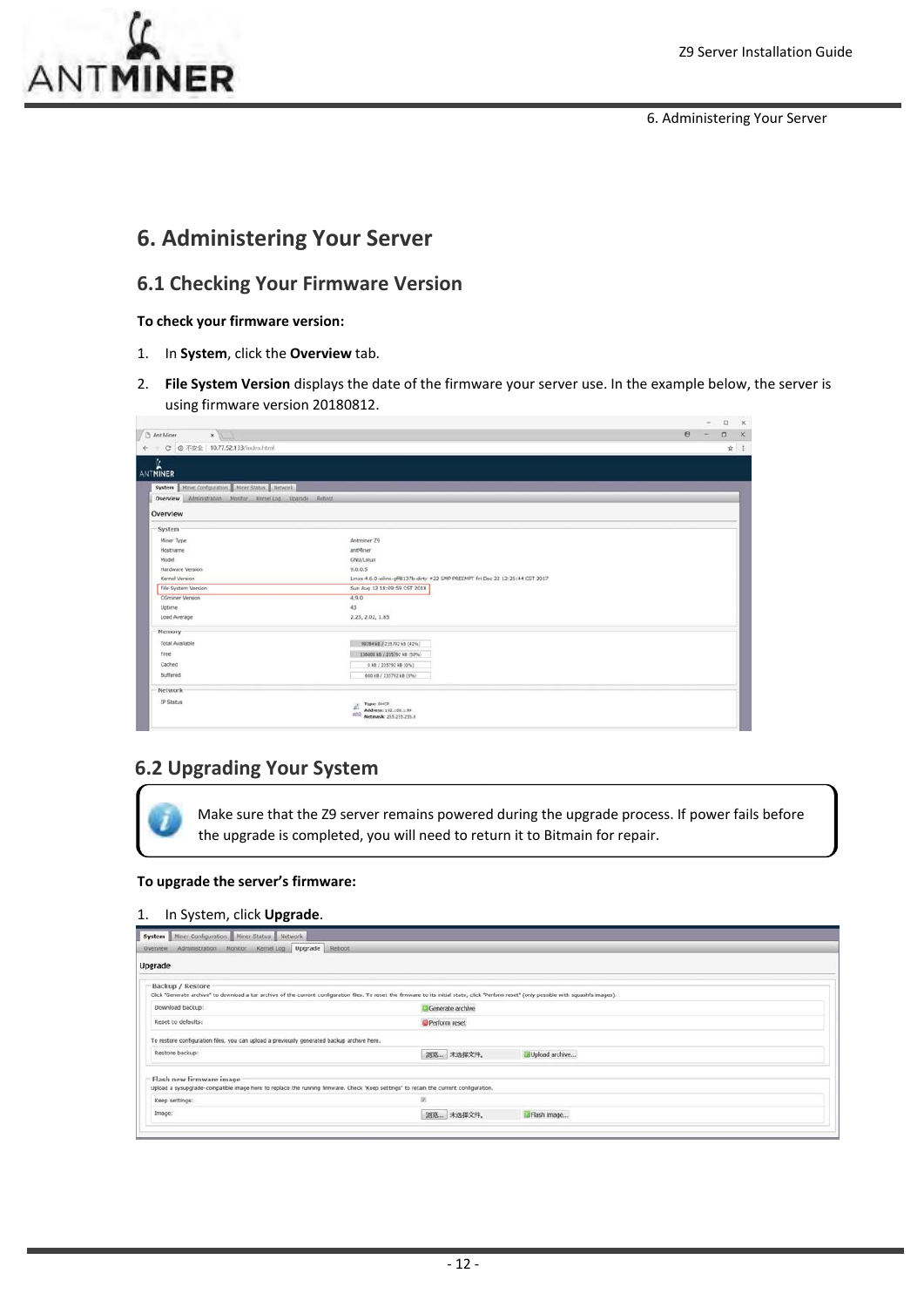

6. Administering Your Server

- 2. For **Keep Settings**:
	- Select the check box to keep your current settings (default).
	- Clear the check box to reset the server to default settings.
- 3. Click the **(Browse)** button and navigate to the upgrade file. Select the upgrade file, then click **Flash image**. A message appears notifying you if the Z9 firmware can be upgraded and if yes, will then proceed to flash the image.
- 4. When the upgrade is completed, the following message appears:

| <b>ANTMINER</b>                                                       |  |
|-----------------------------------------------------------------------|--|
| <b>System</b> Miner Configuration Miner Status Network                |  |
| Kernel Log Upgrade<br>Administration<br>Monitor<br>Overview<br>Reboot |  |
| System Upgrade                                                        |  |
| The upgrade installed successfully. Please restart Miner to activate. |  |
|                                                                       |  |
|                                                                       |  |

- 5. Click one of the following options:
	- **Reboot** to restart the server with the new firmware.
	- **Go Back** ‐ to continue mining with the current firmware. The server will load the new firmware next time it is restarted.

## **6.3 Modifying Your Password**

**To change your login password:**

- 1. In **System**, click the **Administration** tab.
- 2. Set your new password, then click **Save & Apply**.

| System Miner Configuration Miner Status Network             |                       |                  |
|-------------------------------------------------------------|-----------------------|------------------|
| Overview Administration Monitor Kernel Log Upgrade Reboot   |                       |                  |
| Password                                                    |                       |                  |
| Changes the administrator password for accessing the device |                       |                  |
| Current Password                                            | Current Password      |                  |
| New Password                                                | New Password          |                  |
| Confirmation                                                | Confirmation Password |                  |
|                                                             |                       |                  |
|                                                             |                       | Reset Save&Apply |

## **6.4 Restoring Initial Settings**

#### **To restore your initial settings**

- 1. Turn on the server and let it run for 5 minutes.
- 2. On the controller front panel, press and hold the **Reset** button for 10 seconds.



Resetting your server will reboot it and restore its default settings. The red LED will automatically flash once every 15 seconds if the reset is operated successfully.